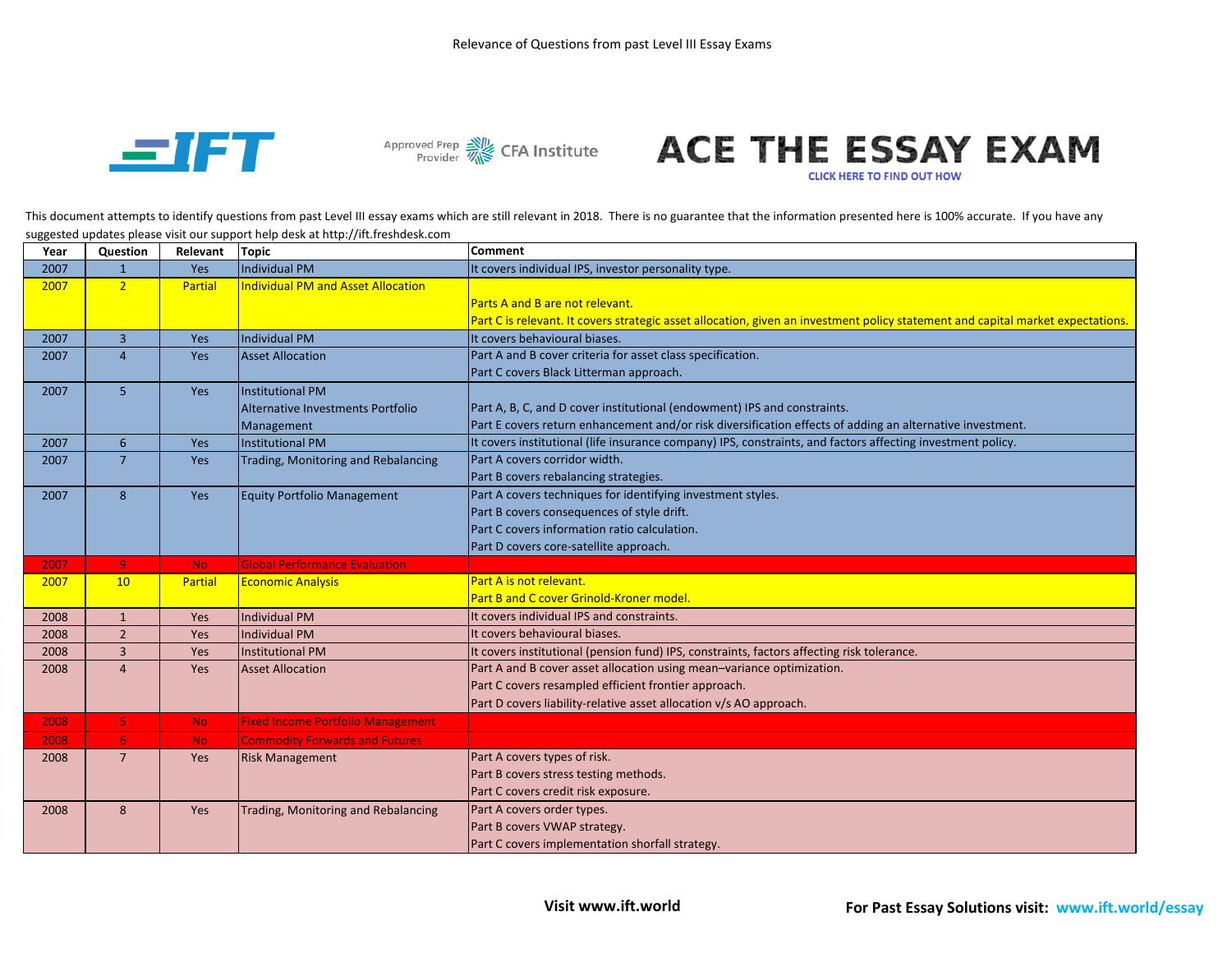| 2008 | 9               | Yes            | Trading, Monitoring and Rebalancing                    | Part A covers rebalancing strategies.                                                                                    |                                   |
|------|-----------------|----------------|--------------------------------------------------------|--------------------------------------------------------------------------------------------------------------------------|-----------------------------------|
|      |                 |                |                                                        | Part B covers performance consequences of rebalancing strategies.                                                        |                                   |
| 2008 | 10              | Yes            | <b>Performance Evaluation</b>                          |                                                                                                                          |                                   |
|      |                 |                |                                                        | Part A covers fixed-income performance attribution analysis.                                                             |                                   |
|      |                 |                |                                                        | Part B covers effects of the external interest rate environment and active management on fixed-income portfolio returns. |                                   |
| 2008 | 11              | <b>Partial</b> | <b>Risk Management</b>                                 | Part A covers use of foreign exchange futures to hedge the currency exposure.                                            |                                   |
|      |                 |                |                                                        | Part B is not relevant.                                                                                                  |                                   |
| 2009 | $\mathbf{1}$    | Yes            | <b>Individual PM</b>                                   | It covers individual IPS, constraints, and risk tolerance.                                                               |                                   |
| 2009 | $\overline{2}$  | Yes            | <b>Individual PM</b>                                   | It covers individual IPS, constraints, and risk tolerance.                                                               |                                   |
| 2009 | $\overline{3}$  | Yes            | <b>Institutional PM</b>                                | It covers institutional (pension fund) IPS, constraints, risk factors, and spending rule.                                |                                   |
| 2009 | $\overline{4}$  | No.            | <b>Allocating Shareholder Capital to Pension Plans</b> |                                                                                                                          |                                   |
| 2009 | 5               | Yes            | <b>Economic Analysis</b>                               | Part A covers Grinold-Kroner model.                                                                                      |                                   |
|      |                 |                |                                                        | Part B covers Taylor Rule.                                                                                               |                                   |
|      |                 |                |                                                        | Part C covers components of economic growth trends and application of economic growth trend analysis to the formulation  |                                   |
|      |                 |                |                                                        | of capital market expectations.                                                                                          |                                   |
| 2009 | 6               | Yes            | <b>Asset Allocation</b>                                | It covers strategic asset allocation, given an investment policy statement and capital market expectations.              |                                   |
| 2009 | $\overline{7}$  | Yes            | Equity                                                 | Part A covers active and passive investment management.                                                                  |                                   |
|      |                 |                |                                                        | Part B covers indexed portfolio creation approaches.                                                                     |                                   |
|      |                 |                |                                                        | Part C covers value and growth substyles.                                                                                |                                   |
| 2009 | 8               | <b>Partial</b> | <b>Alternative Investments</b>                         | Part A is not relevant.                                                                                                  |                                   |
|      |                 |                |                                                        | Part B covers risk management applications of swap strategies.                                                           |                                   |
| 2009 | 9               | Yes            | <b>Risk Management</b>                                 | It covers credit risk exposures and managing credit risk.                                                                |                                   |
| 2009 | 10              | Yes            | <b>Trading, Monitoring and Rebalancing</b>             | Part A covers optimal corridor widths.                                                                                   |                                   |
|      |                 |                |                                                        | Part B covers rebalancing strategies.                                                                                    |                                   |
| 2009 | 11              | Yes            | <b>Performance Evaluation</b>                          | Part A covers properties of a valid benchmark.                                                                           |                                   |
|      |                 |                |                                                        | Part B covers risk-adjusted performance measures.                                                                        |                                   |
| 2010 | $\mathbf{1}$    | Yes            | <b>Individual PM</b>                                   | Part A covers individual IPS.                                                                                            |                                   |
|      |                 |                |                                                        | Part B covers TDA and taxable accounts.                                                                                  |                                   |
| 2010 | $\overline{2}$  | Yes            | <b>Institutional PM</b>                                | Part A and B cover institutional (insurance company) IPS and constraints.                                                |                                   |
|      |                 |                |                                                        | Part C and D cover behavioural biases.                                                                                   |                                   |
| 2010 | $\overline{3}$  | <b>Partial</b> | <b>Institutional PM</b>                                | Part A covers institutional (pension funds) IPS and risk tolerance.                                                      |                                   |
|      |                 |                |                                                        | Part B is not relevant.                                                                                                  |                                   |
| 2010 | $\overline{4}$  | Yes            | <b>Economic Analysis</b>                               | Part A and B cover economic indicators.                                                                                  |                                   |
|      |                 |                |                                                        | Part C covers constant growth dividend discount model.                                                                   |                                   |
| 2010 | $5\phantom{.0}$ | <b>Partial</b> | <b>Asset Allocation</b>                                | Part A, B, and C cover strategic asset allocation using mean-variance optimization.                                      |                                   |
|      |                 |                |                                                        | Part D and E are not relevant.                                                                                           |                                   |
| 2010 | 6               | <b>No</b>      | <b>Fixed-Income Portfolio Management</b>               |                                                                                                                          |                                   |
| 2010 | $\overline{7}$  | Yes            | <b>Risk Management</b>                                 | Part A and B cover option strategies (butterfly, straddle etc.)                                                          |                                   |
|      |                 |                |                                                        | Part C and D cover use of futures to achieve target beta.                                                                |                                   |
| 2010 | 8               | Yes            | Trading, Monitoring and Rebalancing                    | Part A covers rebalancing strategies.                                                                                    |                                   |
|      |                 |                |                                                        | Part B covers optimal corridor width.                                                                                    |                                   |
|      |                 |                |                                                        | Part C covers trade execution tactics.                                                                                   | <b>ESSAY</b>                      |
|      |                 |                |                                                        | Part D covers missed trade opportunity cost.                                                                             |                                   |
| 2010 | 9               | Yes            | <b>Performance Evaluation</b>                          | Part A covers properties of a valid benchmark.                                                                           | <b>CLICK HERE TO FIND OUT HOW</b> |
|      |                 |                |                                                        | Part B and C cover micro attribution analysis and active value addition.                                                 |                                   |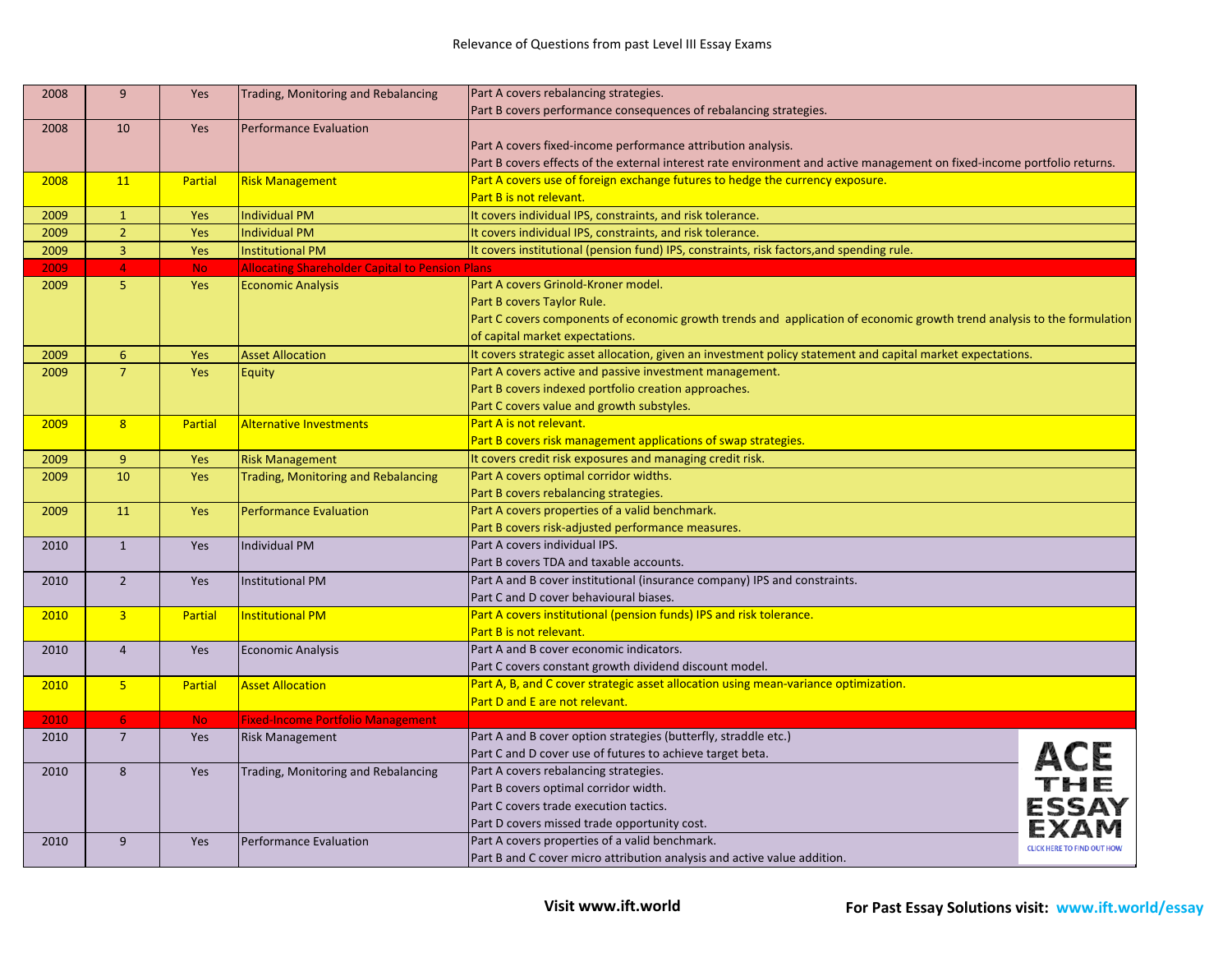| 2011 | $\mathbf{1}$   | Yes            | <b>Individual PM</b>                     | Part A covers revocable and irrevocable trust.                                                                                  |                                   |
|------|----------------|----------------|------------------------------------------|---------------------------------------------------------------------------------------------------------------------------------|-----------------------------------|
|      |                |                |                                          | Part B covers behavioural biases.                                                                                               |                                   |
| 2011 | $\overline{2}$ | Yes            | <b>Individual PM</b>                     | Part A, B, and C cover individual IPS, risk tolerance, and constraints.                                                         |                                   |
|      |                |                |                                          | Part D covers Monte Carlo simulation model.                                                                                     |                                   |
| 2011 | 3              | Yes            | <b>Institutional PM</b>                  | It covers institutional (endowment) IPS, risk tolerance, and constraints.                                                       |                                   |
| 2011 | $\overline{4}$ | Yes            | <b>Economic Analysis</b>                 | Part A and B cover Cobb Douglas model.                                                                                          |                                   |
|      |                |                |                                          | Part C covers H Model.                                                                                                          |                                   |
|      |                |                |                                          | Part D covers Fed Model and Yardeni Model.                                                                                      |                                   |
| 2011 | 5              | Yes            | <b>Asset Allocation</b>                  | Part A covers Black Litterman, Resampled frontier, Monte Carlo approaches.                                                      |                                   |
|      |                |                |                                          | Part B covers asset-only v/s liability-relative approach.                                                                       |                                   |
|      |                |                |                                          | Part C covers impact of human capital on asset allocation.                                                                      |                                   |
| 2011 | 6              | <b>No</b>      | <b>Fixed-Income Portfolio Management</b> |                                                                                                                                 |                                   |
| 2011 | $\overline{7}$ | <b>No</b>      | <b>Corporate Governance</b>              |                                                                                                                                 |                                   |
|      |                |                | <b>Emerging Markets Finance</b>          |                                                                                                                                 |                                   |
| 2011 | 8              | Yes            | <b>Risk Management</b>                   | Part A, and B cover VaR.                                                                                                        |                                   |
|      |                |                |                                          | Part C covers hedging currency risk using futures.                                                                              |                                   |
| 2011 | 9              | Yes            | <b>Performance Evaluation</b>            | It covers performance attribution.                                                                                              |                                   |
| 2012 | $\mathbf{1}$   | Yes            | <b>Individual PM</b>                     | It covers individual IPS, constraints, and risk tolerance.                                                                      |                                   |
| 2012 | $\overline{2}$ | Partial        | <b>Individual PM</b>                     | Part A covers tax considerations.                                                                                               |                                   |
|      |                |                |                                          | Part B is not relevant.                                                                                                         |                                   |
| 2012 | $\overline{3}$ | Yes            | Trading, Monitoring and Rebalancing      | Part A covers criteria of market quality.                                                                                       |                                   |
|      |                |                |                                          | Part B covers algorithmic participation strategy.                                                                               |                                   |
|      |                |                |                                          | Part C covers rebalancing strategies.                                                                                           |                                   |
| 2012 | $\overline{4}$ | Yes            | <b>Individual PM</b>                     | It covers behavioural biases.                                                                                                   |                                   |
| 2012 | 5              | <b>Yes</b>     | <b>Economic Analysis</b>                 | Part A covers data measurement errors and biases.                                                                               |                                   |
|      |                |                |                                          | Part B covers approaches to economic forecasting.                                                                               |                                   |
|      |                |                |                                          | Part C covers H-model.                                                                                                          |                                   |
|      |                |                |                                          | Part D covers Tobin's q model.                                                                                                  |                                   |
| 2012 | 6 <sup>1</sup> | <b>Partial</b> | <b>Institutional PM</b>                  | Part A, B, and C cover institutional IPS (DB plan vs participant-directed DC plan).                                             |                                   |
|      |                |                |                                          | Part D is not relevant.                                                                                                         |                                   |
| 2012 | $7^{\circ}$    | <b>Partial</b> | <b>Fixed Income</b>                      | Part A covers concept related to use of leverage, alternative methods for leveraging, and risks that leverage creates in fixed- |                                   |
|      |                |                |                                          | income portfolios.                                                                                                              |                                   |
|      |                |                |                                          | Part C covers use of derivatives in altering portfolio duration.                                                                |                                   |
|      |                |                |                                          | Part B, D, and E are not relevant.                                                                                              |                                   |
| 2012 | 8              | Yes            | <b>Risk Management</b>                   | It covers altering asset allocation, equity beta and modified duration using futures.                                           |                                   |
| 2012 | 9              | Yes            | <b>Risk Management</b>                   | It covers delta hedging.                                                                                                        |                                   |
| 2013 | $\mathbf 1$    | Yes            | <b>Individual PM</b>                     | It covers individual IPS, risk tolerance, and constraints.                                                                      |                                   |
| 2013 | $\overline{2}$ | Yes            | <b>Individual PM</b>                     | Part A covers estate planning.                                                                                                  |                                   |
|      |                |                |                                          | Part B covers benefits of trust.                                                                                                |                                   |
|      |                |                |                                          | Part C covers gift vs bequest.                                                                                                  |                                   |
|      |                |                |                                          | Part D covers generation skipping.                                                                                              | <b>ESSAY</b>                      |
| 2013 | $\overline{3}$ | Yes            | <b>Individual PM</b>                     | Part A covers utility function.                                                                                                 |                                   |
|      |                |                |                                          | Part B covers behavioural biases.                                                                                               | <b>CLICK HERE TO FIND OUT HOW</b> |
|      |                |                |                                          | Part C covers behavioural portfolio theory vs mean-variance framework.                                                          |                                   |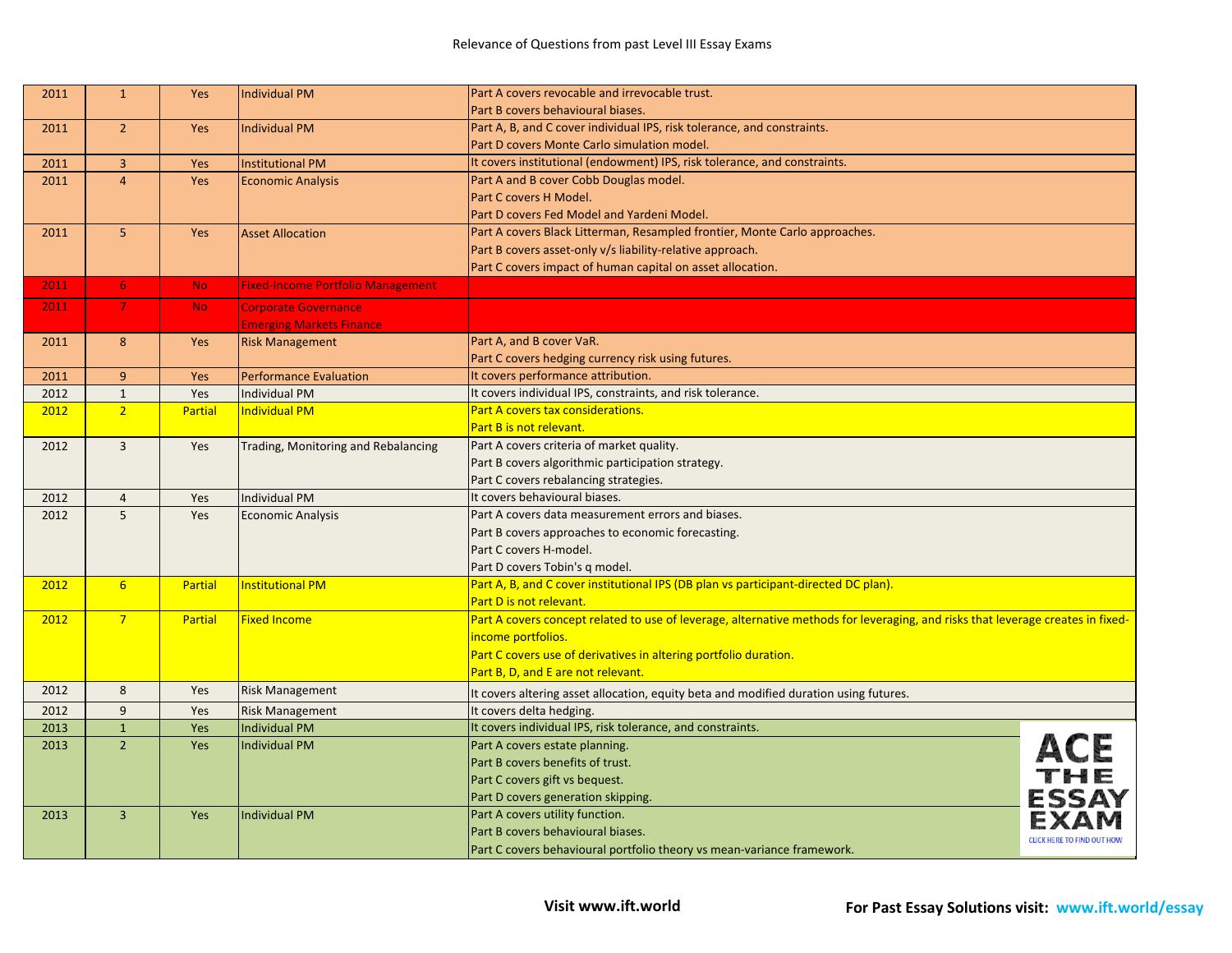| 2013 | $\overline{4}$          | <b>Partial</b> | <b>Equity</b>                              | Part A and B are not relevant.                                                                                             |                                   |
|------|-------------------------|----------------|--------------------------------------------|----------------------------------------------------------------------------------------------------------------------------|-----------------------------------|
|      |                         |                |                                            | Part C covers equity style indices.                                                                                        |                                   |
| 2013 | $\overline{5}$          | Yes            | <b>Economic Analysis</b>                   | Part A and B cover Cobb-Douglas function.                                                                                  |                                   |
|      |                         |                |                                            | Part C covers Fed and Yardeni model.                                                                                       |                                   |
| 2013 | $6\phantom{1}$          | Yes            | <b>Institutional PM</b>                    | It covers institutional (foundation) IPS, risk tolerance, and constraints.                                                 |                                   |
| 2013 | $\overline{7}$          | <b>Partial</b> | <b>Institutional PM</b>                    | <b>Part A and B covers shortfall risk.</b>                                                                                 |                                   |
|      |                         |                |                                            | Part C and D are not relevant.                                                                                             |                                   |
| 2013 | $\overline{\mathbf{8}}$ | <b>No</b>      | <b>Fixed-Income Portfolio Management</b>   |                                                                                                                            |                                   |
| 2013 | $\overline{9}$          | <b>No</b>      | <b>Fixed Income</b>                        |                                                                                                                            |                                   |
| 2013 | 10                      | Yes            | <b>Risk Management</b>                     | Part A covers Enterprise risk management.                                                                                  |                                   |
|      |                         |                |                                            | Part B covers VaR.                                                                                                         |                                   |
|      |                         |                |                                            | Part C covers stress testing.                                                                                              |                                   |
| 2013 | 11                      | Yes            | <b>Performance Evaluation</b>              | Part A covers style and active return.                                                                                     |                                   |
|      |                         |                |                                            | Part B covers risk-adjusted performance.                                                                                   |                                   |
|      |                         |                |                                            | Part C covers manager continuation decisions.                                                                              |                                   |
| 2014 | $\mathbf{1}$            | <b>Yes</b>     | <b>Individual PM</b>                       | It covers individual IPS, risk tolerance, and constraints.                                                                 |                                   |
| 2014 | $\overline{2}$          | Yes            | <b>Individual PM</b>                       | Part A, B, and C cover options strategies to reduce wealth concentration and defer C.G.T, reduce cost of hedging, cashless |                                   |
|      |                         |                |                                            | collar.                                                                                                                    |                                   |
|      |                         |                |                                            | Part D covers forward conversion with options strategy.                                                                    |                                   |
| 2014 | $\overline{3}$          | <b>Yes</b>     | Equity                                     | Part A and B cover returns-based style analysis.                                                                           |                                   |
|      |                         |                |                                            | Part C covers properties of a valid benchmark.                                                                             |                                   |
|      |                         |                |                                            | Part D covers price inefficiencies on the short side.                                                                      |                                   |
|      |                         |                |                                            | Part E covers long-only constraint.                                                                                        |                                   |
| 2014 | $\overline{4}$          | Yes            | <b>Economic Analysis</b>                   | Part A covers Singer-Terhaar approach.                                                                                     |                                   |
|      |                         |                |                                            | Part B covers Taylor rule.                                                                                                 |                                   |
|      |                         |                |                                            | Part C covers risks faced by investors in emerging-market securities.                                                      |                                   |
| 2014 | $5\overline{5}$         | <b>Partial</b> | <b>Institutional PM</b>                    | Part A and B cover institutional (DB plan) IPS, risk tolerance and constraints.                                            |                                   |
|      |                         |                |                                            | Part C is not relevant.                                                                                                    |                                   |
| 2014 | $6\phantom{1}$          | Yes            | <b>Institutional PM</b>                    | It covers institutional (endowment) IPS, risk tolerance, and constraints.                                                  |                                   |
| 2014 | $\overline{7}$          | <b>Yes</b>     | <b>Fixed-Income Portfolio Management</b>   |                                                                                                                            |                                   |
| 2014 | 8                       | <b>Partial</b> | <b>Asset Allocation</b>                    | Part A and B cover expected utility and Roy's safety-first criterion.                                                      |                                   |
|      |                         |                |                                            | Part C and D are not relevant.                                                                                             |                                   |
| 2014 | 9                       | Yes            | <b>Risk Management</b>                     | Part A covers use of futures to alter duration.                                                                            |                                   |
|      |                         |                |                                            | Part B covers use of swaps to adjust duration.                                                                             |                                   |
|      |                         |                |                                            | Part C covers futures overlay strategy and cash-market strategy.                                                           |                                   |
| 2014 | 10                      | Yes            | <b>Trading, Monitoring and Rebalancing</b> | Part A covers rebalancing strategies.                                                                                      |                                   |
|      |                         |                |                                            | Part B covers optimal corridor width.                                                                                      |                                   |
|      |                         |                |                                            | Part C covers VWAP algorithm and implementation shortfall algorithm.                                                       |                                   |
| 2014 | 11                      | <b>Yes</b>     | <b>Individual PM</b>                       | It covers behavioural biases.                                                                                              |                                   |
| 2015 | $\mathbf{1}$            | Yes            | <b>Institutional PM</b>                    | It covers institutional (pension plan) IPS, risk tolerance, and constraints.                                               | ACE<br>THE<br>ESSAY               |
| 2015 | $\overline{2}$          | <b>Partial</b> | <b>Institutional PM</b>                    | Part A and B are not relevant.                                                                                             |                                   |
|      |                         |                |                                            | Part C covers institutional IPS (foundation v/s pension plan).                                                             |                                   |
| 2015 | $\overline{3}$          | <b>No</b>      | <b>Fixed-Income Portfolio Management</b>   |                                                                                                                            | <b>CLICK HERE TO FIND OUT HOW</b> |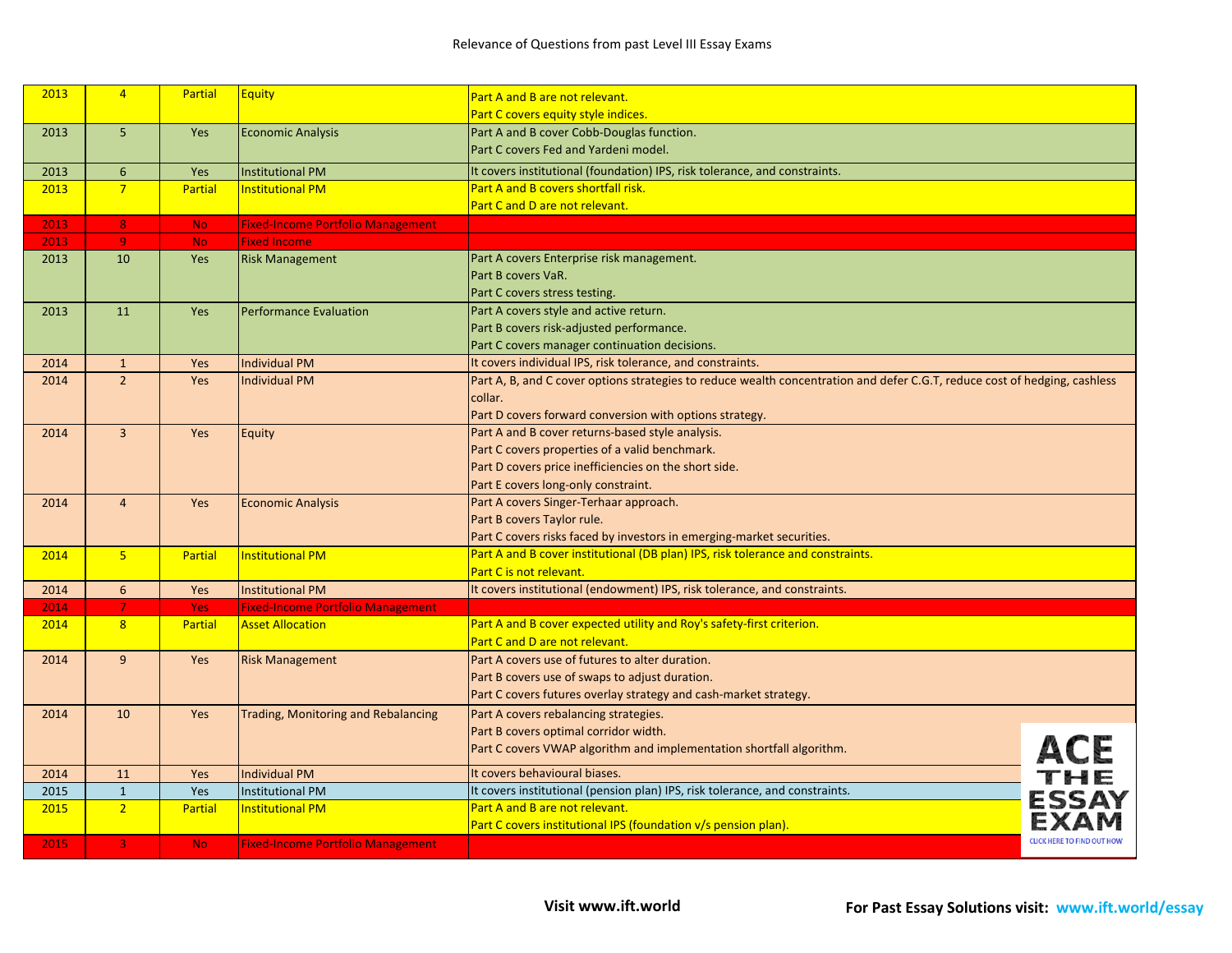| 2015 | $\overline{4}$ | Yes            | <b>Alternative Investments</b>       | Part A covers real estate indexes.                                                                          |                                   |
|------|----------------|----------------|--------------------------------------|-------------------------------------------------------------------------------------------------------------|-----------------------------------|
|      |                |                |                                      | Part B covers direct real estate investment v/s publicly traded equity investment.                          |                                   |
|      |                |                |                                      | Part C covers performance fee for hedge funds.                                                              |                                   |
|      |                |                |                                      | Part D covers J-factor risk.                                                                                |                                   |
|      |                |                |                                      | Part E covers investment lock up period.                                                                    |                                   |
| 2015 | 5              | Yes            | <b>Performance Evaluation</b>        | Part A covers pure indexing strategy.                                                                       |                                   |
|      |                |                |                                      | Part B covers style bias and active management.                                                             |                                   |
|      |                |                |                                      | Part C covers time weighted and money weighted return.                                                      |                                   |
|      |                |                |                                      | Part D covers pure sector allocation return, within-sector selection return.                                |                                   |
| 2015 | 6              | Yes            | <b>Risk Management</b>               | It covers credit risk exposures and managing credit risk.                                                   |                                   |
| 2015 | $\overline{7}$ | Yes            | <b>Individual PM</b>                 | Part A and B cover calculation of bequest amount and gift amount.                                           |                                   |
|      |                |                |                                      | Part C and D cover individual IPS, risk tolerance, and constraints.                                         |                                   |
| 2015 | 8              | <b>No</b>      | Lifetime Financial Advice            |                                                                                                             |                                   |
| 2015 | 9              | Yes            | <b>Asset Allocation</b>              | Part A covers selection of benchmark index.                                                                 |                                   |
|      |                |                |                                      | Part B covers hedged v/s unhedged return.                                                                   |                                   |
|      |                |                |                                      | Part C covers selecting appropriate options trade.                                                          |                                   |
| 2015 | 10             | Yes            | Applications of Economic Analysis to | Part A covers Grinold-Kroner model.                                                                         |                                   |
|      |                |                | Portfolio Management                 | Part B covers Taylor rule.                                                                                  |                                   |
|      |                |                |                                      | Part C covers risk premium approach.                                                                        |                                   |
| 2015 | 11             | Yes            | <b>Individual PM</b>                 | It covers behavioural biases.                                                                               |                                   |
| 2016 | $\mathbf{1}$   | Yes            | <b>Institutional PM</b>              | It covers institutional (endowment) IPS and comparison between an endowment and a foundation.               |                                   |
| 2016 | $\overline{2}$ | <b>Partial</b> | Fixed-Income Portfolio Management    | Part A, B, C, and D are not relevant.                                                                       |                                   |
|      |                |                |                                      | Part E covers use of derivatives to alter portfolio duration.                                               |                                   |
| 2016 | $\overline{3}$ | Yes            | Equity                               | Part A covers information ratio.                                                                            |                                   |
|      |                |                |                                      | Part B covers investment styles comparison.                                                                 |                                   |
|      |                |                |                                      | Part C covers optimal portfolio allocations to a group of investment managers.                              |                                   |
| 2016 | $\overline{4}$ | Partial        | <b>Asset Allocation</b>              | It covers strategic asset allocation, given an investment policy statement and capital market expectations. |                                   |
| 2016 | 5              | Yes            | Trading, Monitoring and Rebalancing  | Part A covers trading tactics.                                                                              |                                   |
|      |                |                |                                      | Part B covers bid-ask spread as a measure of trading costs.                                                 |                                   |
|      |                |                |                                      | Part C covers rebalancing strategies.                                                                       |                                   |
| 2016 | $6\phantom{1}$ | Partial        | <b>Individual PM</b>                 | Part A, B, C, and E cover inividual IPS, risk tolerance, and constraints.                                   |                                   |
|      |                |                |                                      | Part D covers Monte Carlo simulation.                                                                       |                                   |
| 2016 | $\overline{7}$ | Yes            | <b>Individual PM</b>                 | Part A covers behavioral biases.                                                                            |                                   |
|      |                |                |                                      | Part B covers monetization strategy to manage concentrated single asset positions.                          |                                   |
|      |                |                |                                      | Part C covers mortgage financing and sale and leaseback.                                                    |                                   |
| 2016 | 8              | Yes            | <b>Risk Management</b>               | Part A covers use of forwards and futures strategies to alter portfolio duration.                           |                                   |
|      |                |                |                                      | Part B covers option delta-hedge strategies.                                                                |                                   |
|      |                |                |                                      | Part C covers effective annual rate calculation.                                                            |                                   |
| 2016 | 9              | Yes            | <b>Economic Analysis</b>             | Part A covers components of economic growth trends.                                                         |                                   |
|      |                |                |                                      | Part B covers output gap.                                                                                   |                                   |
|      |                |                |                                      | Part C covers permanent income hypothesis.                                                                  | <b>ESSAY</b>                      |
|      |                |                |                                      | Part D covers economic growth trend analysis.                                                               |                                   |
| 2016 | 10             | Yes            | Individual/Behavioral                | Part A covers bounded rationality.                                                                          | <b>CLICK HERE TO FIND OUT HOW</b> |
|      |                |                |                                      | Part B and C cover behavioral biases.                                                                       |                                   |